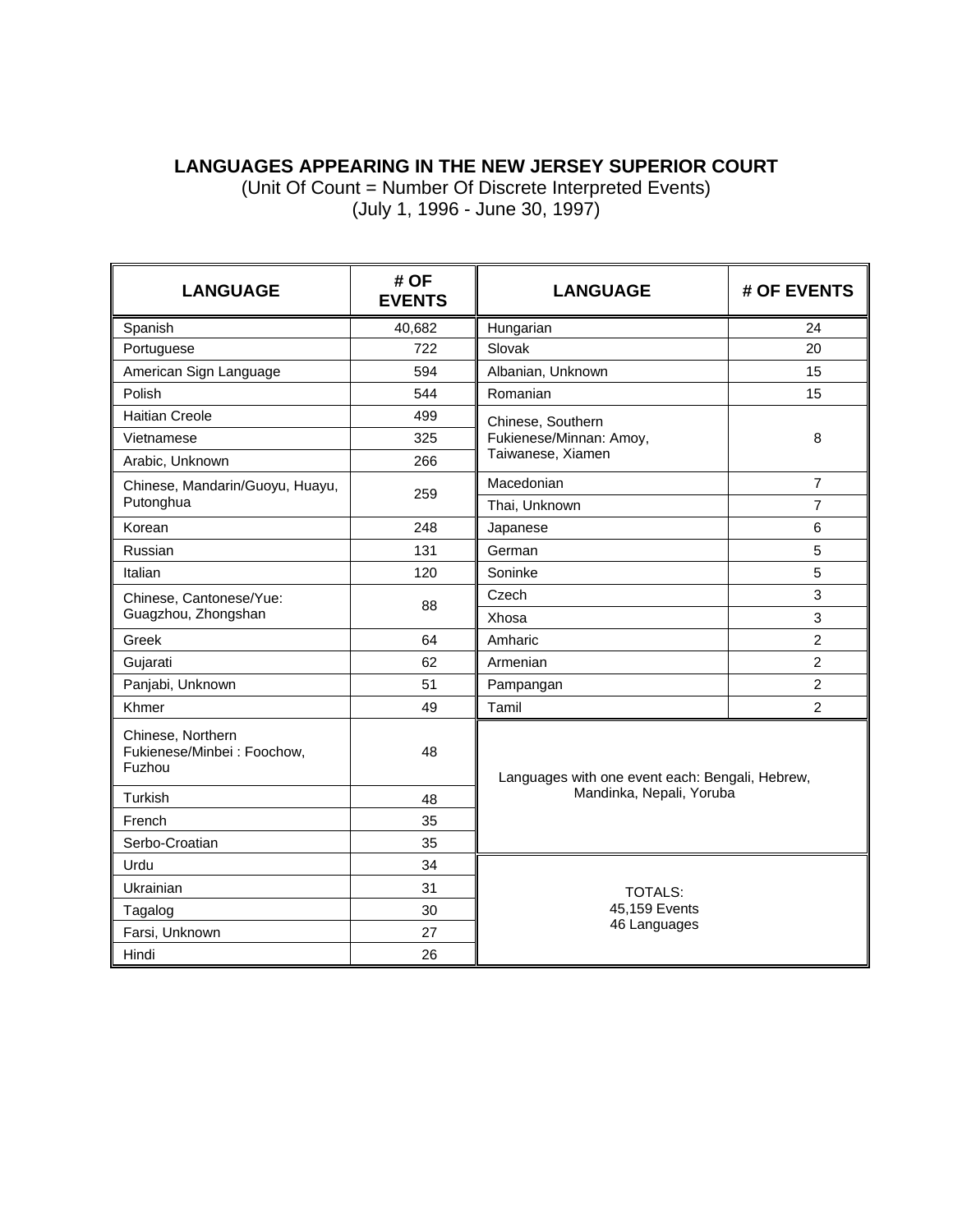# **COURT INTERPRETING STATISTICAL REPORTING SYSTEM**

## **NUMBER OF EVENTS INTERPRETED BY COUNTY AND PRIMARY CONTEXT (July 1, 1996 - June 30, 1997)**

| VICINAGE/ COUNTY          | <b>BEFORE A</b><br><b>JUDGE OR</b><br><b>GRAND JURY</b> | <b>BEFORE A HEARING</b><br>OFFICER OR IN CDR<br><b>PROCEEDING</b> | <b>ANY COURT</b><br><b>SUPPORT</b><br><b>SERVICE</b> |  |  |  |
|---------------------------|---------------------------------------------------------|-------------------------------------------------------------------|------------------------------------------------------|--|--|--|
| ll:<br>Atlantic           | 633                                                     | 0                                                                 | 0                                                    |  |  |  |
| ll:<br>Cape May           | 102                                                     | $\overline{0}$                                                    | $\overline{0}$                                       |  |  |  |
| III:<br>Bergen            | 1,230                                                   | 37                                                                | 85                                                   |  |  |  |
| lii:<br><b>Burlington</b> | 124                                                     | 14                                                                | $\overline{0}$                                       |  |  |  |
| IV:<br>Camden             | 3,266                                                   | 332                                                               | 346                                                  |  |  |  |
| IV:<br><b>Essex</b>       | 4,345                                                   | 814                                                               | 210                                                  |  |  |  |
| VI:<br>Hudson             | 11,036                                                  | 914                                                               | 1,048                                                |  |  |  |
| VII: Mercer               | 1,034                                                   | 65                                                                | 39                                                   |  |  |  |
| <b>VIII: Middlesex</b>    | 2,484                                                   | 647                                                               | 201                                                  |  |  |  |
| X:<br>Monmouth            | 374                                                     | $\overline{0}$                                                    | 82                                                   |  |  |  |
| X:<br><b>Morris</b>       | 2,053                                                   | 185                                                               | 618                                                  |  |  |  |
| X:<br><b>Sussex</b>       | 35                                                      | 7                                                                 | 1                                                    |  |  |  |
| XI:<br>Passaic            | 6,296                                                   | 1,632                                                             | 52                                                   |  |  |  |
| XII: Union                | 2,764                                                   | 380                                                               | 47                                                   |  |  |  |
| XIII: Somerset            | 264                                                     | 1                                                                 | 20                                                   |  |  |  |
| XIII: Hunterdon           | 35                                                      | $\overline{\mathcal{A}}$                                          | 6                                                    |  |  |  |
| XIII: Warren              | 72                                                      | $\overline{0}$                                                    | $\overline{2}$                                       |  |  |  |
| XIV: Ocean                | 118                                                     | 1                                                                 | 73                                                   |  |  |  |
| XV: Gloucester            | 67                                                      | 3                                                                 | 14                                                   |  |  |  |
| XV: Cumberland            | 684                                                     | 108                                                               | 59                                                   |  |  |  |
| XV: Salem                 | 74                                                      | 11                                                                | $\mathbf{1}$                                         |  |  |  |
| <b>TOTALS</b>             | 37,090                                                  | 5,155                                                             | 2,904                                                |  |  |  |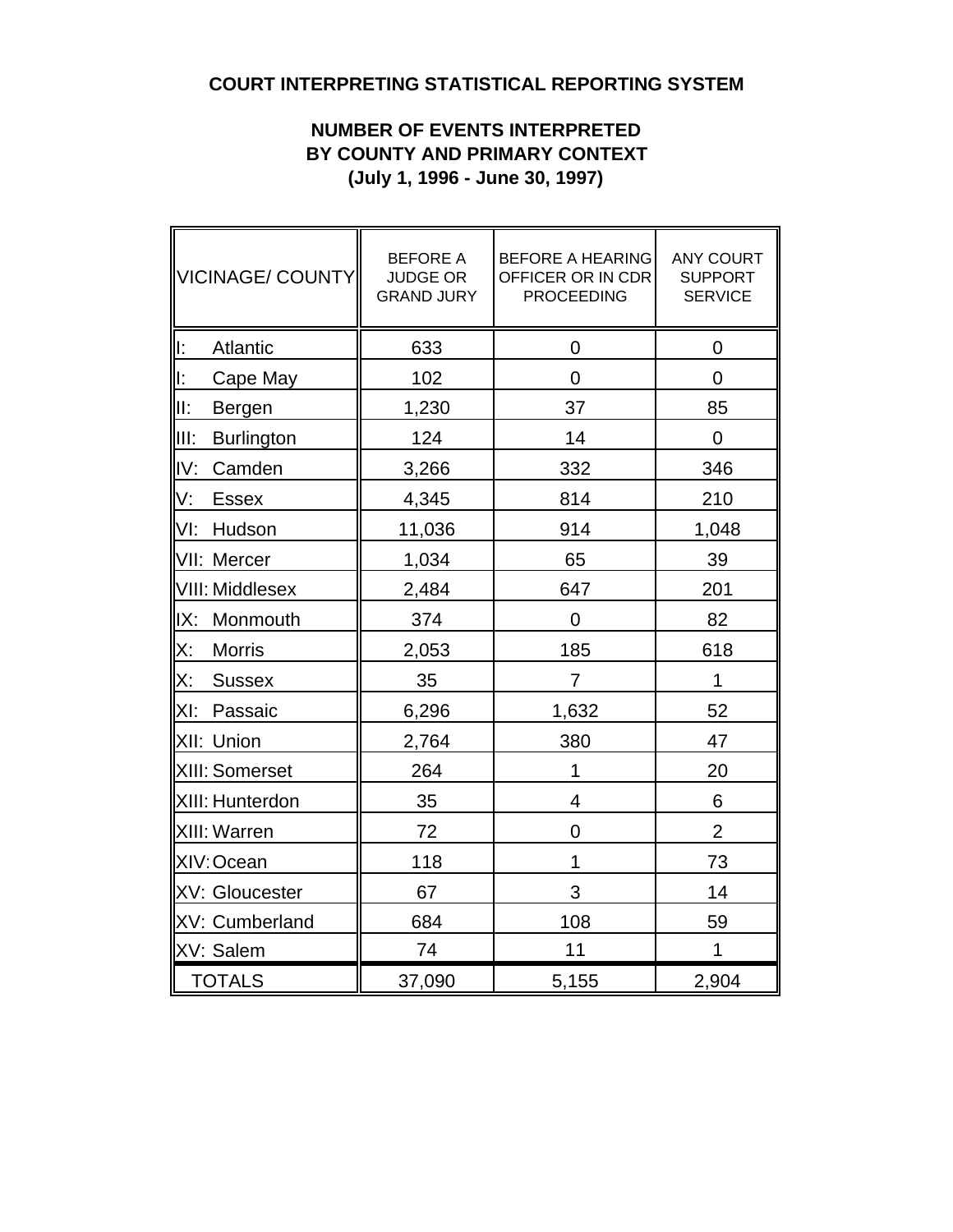| <b>COUNTY</b>    | ARA            | <b>CHI</b>  | <b>CHI</b> | <b>GRE</b>     | GUJ      | <b>HAI</b> | <b>ITA</b> | <b>KOR</b>     | <b>PAN</b>     | <b>POL</b> | <b>POR</b>       | <b>RUS</b> | <b>SIG</b>     | <b>SPA</b> | <b>VIE</b> | <b>OTH</b> | <b>SUM</b> |
|------------------|----------------|-------------|------------|----------------|----------|------------|------------|----------------|----------------|------------|------------------|------------|----------------|------------|------------|------------|------------|
|                  | <b>UNK</b>     | CAN         | <b>MAN</b> |                |          | <b>CRE</b> |            |                | <b>UNK</b>     |            |                  |            |                |            |            | <b>LAN</b> |            |
| Atlantic         | $\overline{2}$ | 4           | 10         | 2              | 5        | 1          | 4          | $\overline{7}$ | $\Omega$       | 4          | $\Omega$         | 1          | 6              | 543        | 16         | 28         | 633        |
| Cape May         | $\Omega$       | 0           | $\Omega$   | 0              | 0        | 0          | 0          | $\Omega$       | 1              | 1          | $\Omega$         | 0          | 4              | 91         | 3          | 2          | 102        |
| Bergen           | 20             | 25          | 31         | $\overline{7}$ | 1        | 5          | 18         | 87             | 1              | 93         | 12               | 35         | 62             | 885        | 0          | 70         | 1,352      |
| Burlington       | 2              | 0           | 4          | 0              | 0        | 0          |            | 10             | 2              |            | 3                | 0          | 6              | 104        | 0          | 5          | 138        |
| Camden           | $\mathbf 0$    | 21          | 20         | 17             | 0        | 2          | 4          | 27             | 17             | 8          | $\overline{2}$   | 10         | 98             | 3,456      | 204        | 58         | 3,944      |
| <b>Essex</b>     | 20             | 9           | 45         | 8              | 5        | 292        | 7          | 19             | 6              | 33         | 479              | 8          | 52             | 4,353      | 9          | 24         | 5,369      |
| Hudson           | 85             | 5           | 11         | 10             | 18       | 25         | 17         | 17             | 1              | 43         | 47               | 11         | 71             | 12,538     | 53         | 46         | 12,998     |
| Mercer           | 8              | 2           | 9          | $\overline{2}$ | $\Omega$ | 53         | 8          | 20             | 11             | 65         |                  | 12         | 70             | 832        | 4          | 41         | 1,138      |
| <b>Middlesex</b> | 16             | 1           | 26         | 6              | 16       | 0          | 6          | 10             | $\overline{2}$ | 37         | 28               | 17         | 16             | 3,120      | 19         | 12         | 3,332      |
| Monmouth         | 6              | 3           | 10         | $\overline{7}$ | 0        | 25         | 16         | $\overline{2}$ | 1              | 5          | 21               | 10         | 11             | 322        | 0          | 17         | 456        |
| <b>Morris</b>    | 20             | 1           | 65         | 4              | 3        | 3          | 6          | 20             | $\Omega$       | 24         | 5                | 6          | 61             | 2581       | 9          | 48         | 2,856      |
| <b>Sussex</b>    | $\overline{2}$ | 0           | $\Omega$   | 0              | 0        | 0          | 0          | $\Omega$       | 0              | 7          | 3                | 1          | 0              | 21         | 0          | 9          | 43         |
| Passaic          | 49             | 8           | 9          | 0              | 4        | 3          | 16         | 15             | $\Omega$       | 101        |                  | 9          | 54             | 7,652      | 0          | 59         | 7.980      |
| Union            | 23             | 2           | 7          |                | 10       | 86         | 9          | 11             | 1              | 99         | 112              | 4          | $\overline{2}$ | 2,788      | 5          | 31         | 3,191      |
| Somerset         | 5              | 2           | 6          | $\Omega$       | 0        | 0          | 3          | $\Omega$       | 3              | 15         | 7                | 0          | 0              | 229        | 2          | 13         | 285        |
| Hunterdon        | 4              | 0           | $\Omega$   | 0              | 0        | 4          | 0          | 1              | $\Omega$       | 4          | 0                | 0          | 1              | 30         | 0          | 1          | 45         |
| Warren           | $\overline{2}$ | 2           | 4          | 0              | 0        | 0          | 0          | 0              | 2              | 0          | 0                | 6          | 3              | 45         |            | 9          | 74         |
| Ocean            | 1              | 3           | 1          | 0              | 0        | 0          | 5          | $\overline{2}$ | 0              | 4          |                  | 1          | 10             | 156        | 0          | 8          | 192        |
| Gloucester       | $\Omega$       | 0           | 1          | $\Omega$       | 0        | 0          | 0          | $\Omega$       | 3              | 0          | $\Omega$         | 0          | 26             | 51         | 0          | 3          | 84         |
| Cumberland       | 0              | $\mathbf 0$ | $\Omega$   | $\Omega$       | 0        | 0          | 0          | $\Omega$       | $\Omega$       | 0          | $\Omega$         | 0          | 39             | 803        | 0          | 9          | 851        |
| Salem            | 1              | $\Omega$    | $\Omega$   | $\Omega$       | $\Omega$ | 0          | $\Omega$   | $\Omega$       | $\Omega$       | $\Omega$   | $\Omega$         | 0          | $\overline{2}$ | 82         | 0          | 1          | 86         |
| <b>Totals</b>    | 266            | 88          | 259        | 64             | 62       | 499        | 120        | 248            | 51             | 544        | $\overline{722}$ | 131        | 594            | 40.682     | 325        | 494        | 45,149     |

### **NUMBER OF EVENTS INTERPRETED BY COUNTY AND LANGUAGE (MAJOR LANGUAGES) (July 1, 1996- June 30, 1997)**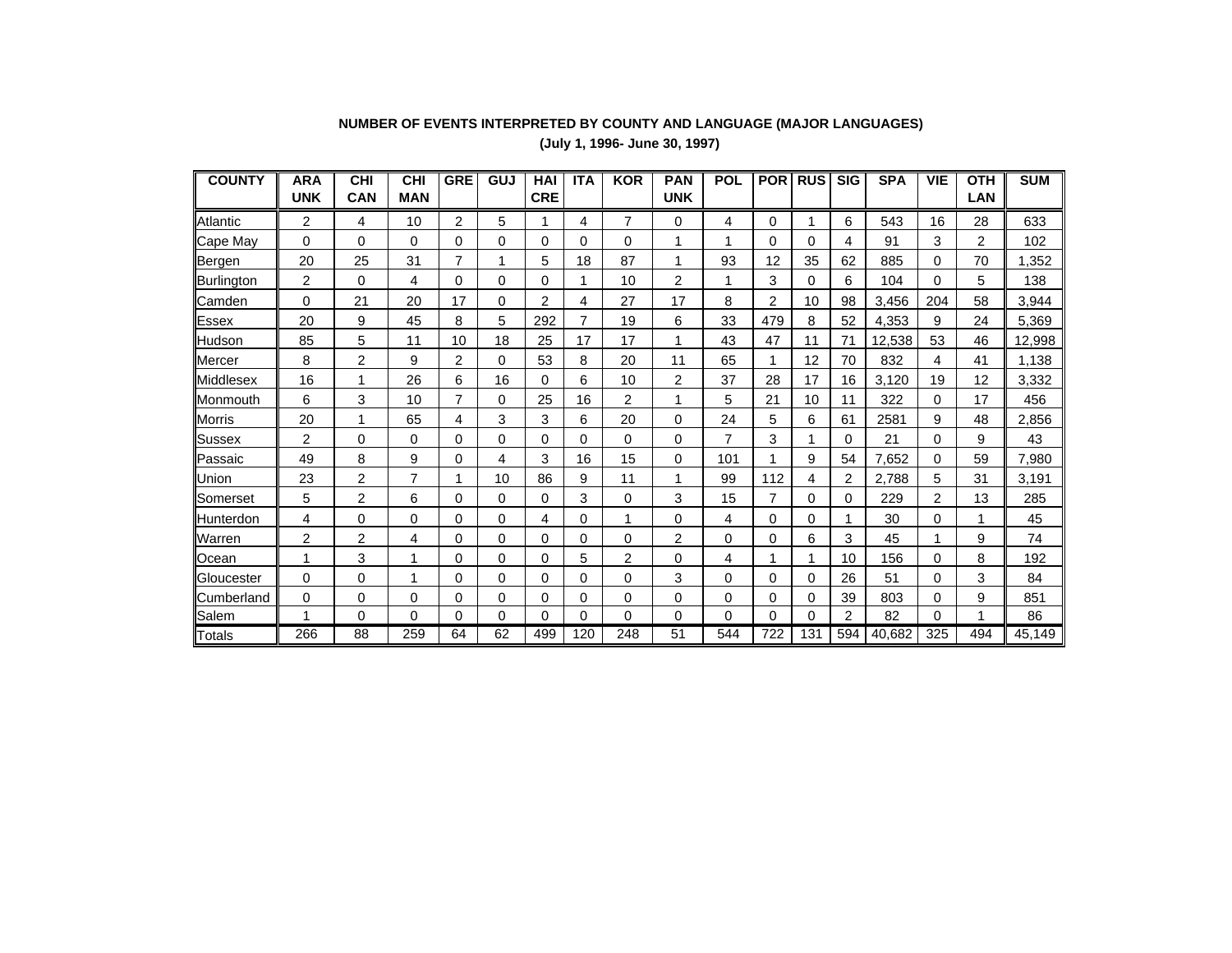#### NUMBER OF EVENTS INTERPRETED BY COUNTY AND LANGUAGE (MINOR LANGUAGES, p.1) (July 1, 1996 - June 30, 1997)

| <b>COUNTY</b> | <b>ALB</b> | <b>AMH</b>     | <b>ARM</b> | <b>BEN</b> | <b>CHI</b>  | <b>CHI</b> | <b>CZE</b>   | <b>FAR</b> | <b>FRE</b> | <b>GER</b>     | <b>HEB</b> | <b>HIN</b>     | <b>HUN</b>     | <b>JAP</b> | <b>KHM</b> | <b>MAC</b> | <b>MAN</b> | <b>NEP</b> | <b>PAM</b> | <b>ROM</b>     |
|---------------|------------|----------------|------------|------------|-------------|------------|--------------|------------|------------|----------------|------------|----------------|----------------|------------|------------|------------|------------|------------|------------|----------------|
|               | <b>UNK</b> |                |            |            | <b>FOO</b>  | <b>SFA</b> |              | <b>UNK</b> |            |                |            |                |                |            |            |            |            |            |            |                |
| Atlantic      | 0          | 0              | $\Omega$   | 0          | 11          | 0          | $\mathbf{0}$ | 0          |            | 0              | 0          |                | $\overline{7}$ | $\Omega$   | 3          | $\Omega$   | $\Omega$   | 0          | $\Omega$   | $\Omega$       |
| Cape May      | 0          | 0              | 0          | 0          | $\mathbf 0$ | 0          | 0            | 0          | 0          | 0              | 0          |                | 0              | $\Omega$   |            | 0          | $\Omega$   | 0          | $\Omega$   | 0              |
| Bergen        | 5          | $\overline{2}$ | $\Omega$   | 0          | 21          | $\Omega$   |              | 2          | 0          | $\Omega$       | 0          |                | 0              | $\Omega$   | 0          |            | $\Omega$   | 0          | $\Omega$   |                |
| Burlington    | 0          | 0              | 0          | 0          | 0           | 0          | 0            | 0          | 0          | 0              | 0          | 0              | 0              | 1          | 0          | 0          | 0          | 0          | 0          |                |
| Camden        | 0          | 0              | 0          | 0          | 0           | 0          | 0            | 2          | 3          | 0              | 0          | 0              | 0              | 0          | 45         | 0          | 0          | 0          | 0          | 0              |
| Essex         | 5          | 0              | 0          | 0          | 0           | 0          | 0            | 0          |            | 0              | 0          | $\overline{2}$ | 0              | 0          | 0          | 0          | $\Omega$   | 0          | 0          | 0              |
| Hudson        | 0          | 0              | 0          | 0          | 1           | 0          | 0            |            | 2          | 2              | 0          | 8              |                | 0          | 0          | 0          | 0          | 0          | 2          | 0              |
| Mercer        | 0          | 0              | 0          | 0          | 9           | 0          | 0            | 0          | 10         |                | $\Omega$   | 0              | 0              |            | 0          | 0          | $\Omega$   | 0          | 0          | 0              |
| Middlesex     | 0          | 0              | 0          | 0          | 0           | 0          | 0            | 4          |            | 0              | 0          |                |                | $\Omega$   | 0          | 0          |            | 0          | 0          | $\overline{2}$ |
| Monmouth      | $\Omega$   | 0              | $\Omega$   | 0          | 0           | 0          |              |            |            | 0              | 1          | 4              | 0              | $\Omega$   | 0          |            | $\Omega$   | 0          | $\Omega$   | 0              |
| <b>Morris</b> | 0          | 0              | 0          | 0          | 3           | 8          | 0            | 7          | 6          | 0              | 0          | 0              | 6              | 4          | 0          | 0          | 0          | 0          | 0          | 0              |
| Sussex        | $\Omega$   | 0              | 0          | 0          | 0           | 0          | 0            | 0          | 0          | 0              | 0          | 0              | 5              | 0          | 0          | 0          | $\Omega$   | 0          | 0          | 3              |
| Passaic       | 4          | 0              | 2          |            | 3           | 0          | 0            | 8          | 4          | 0              | 0          | 0              | 0              | 0          | 0          | 5          | 0          | 0          | 0          |                |
| Union         | 0          | 0              | 0          | 0          | 0           | 0          | 0            |            | 0          | 0              | 0          | 4              | 0              | 0          | 0          | 0          | 0          | 0          | 0          | $\overline{7}$ |
| Somerset      |            | 0              | 0          | 0          | 0           | 0          | 0            |            | 0          | $\overline{2}$ | 0          | 0              | 4              | 0          | 0          | 0          | $\Omega$   | 0          | 0          | 0              |
| Hunterdon     | 0          | 0              | 0          | 0          | 0           | 0          | 0            | 0          | $\Omega$   | 0              | 0          | 0              | 0              | 0          | 0          | 0          | 0          |            | 0          | 0              |
| Warren        | 0          | 0              | 0          | 0          | 0           | 0          | 0            | 0          | 0          | 0              | 0          | 4              | 0              | 0          | 0          | 0          | 0          | 0          | 0          | 0              |
| Ocean         | 0          | 0              | 0          | 0          | 0           | 0          |              | 0          | 0          | 0              | 0          | 0              | 0              | 0          | 0          | 0          | 0          | 0          | 0          | 0              |
| Gloucester    | $\Omega$   | 0              | 0          | 0          | 0           | 0          | 0            | 0          | 0          | 0              | 0          | 0              | 0              | 0          | 0          | 0          | $\Omega$   | 0          | 0          | 0              |
| Cumberland    | $\Omega$   | 0              | 0          | 0          | 0           | 0          | 0            | 0          | 0          | 0              | 0          | 0              | 0              | 0          | 0          | 0          | 0          | 0          | 0          | 0              |
| Salem         | 0          | 0              | 0          | 0          | 0           | 0          | 0            | 0          | 0          | 0              | 0          | 0              | 0              | 0          | 0          | 0          | 0          | 0          | 0          | 0              |
| <b>TOTALS</b> | 15         | 2              | 2          |            | 48          | 8          | 3            | 27         | 35         | 5              |            | 26             | 24             | 6          | 49         |            |            |            | 2          | 15             |